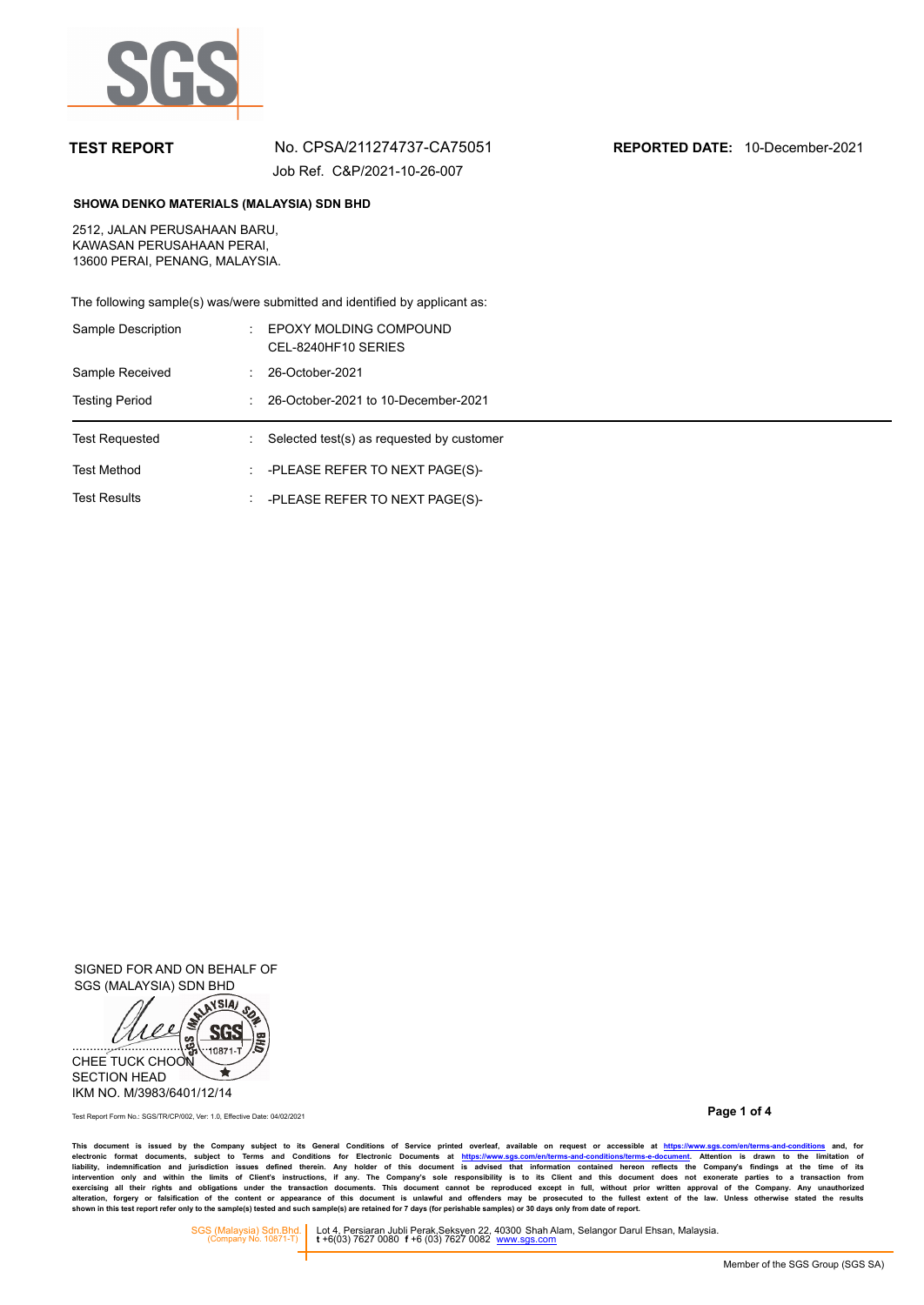

# **TEST REPORT** No. CPSA/211274737-CA75051 **REPORTED DATE:** 10-December-2021

Job Ref. C&P/2021-10-26-007

### **Test results by chemical method :**

## **Test Part Description :**

Sample Description: -PLEASE REFER TO PAGE 1-

| Test Parameter(s):    | Unit  | <b>Test Method</b>                                                                           | Result | <b>MDL</b> |
|-----------------------|-------|----------------------------------------------------------------------------------------------|--------|------------|
| Halogen-Fluorine (F)  | mg/kg | With reference to BS EN 14582:2016, analysis<br>performed by IC method for Fluorine content. | N.D.   | 50         |
| Halogen-Chlorine (CI) | mg/kg | With reference to BS EN 14582:2016, analysis<br>performed by IC method for Chlorine content. | N.D.   | 50         |
| Halogen-Bromine (Br)  | mg/kg | With reference to BS EN 14582:2016, analysis<br>performed by IC method for Bromine content.  | N.D.   | 50         |
| Halogen-Iodine (I)    | mg/kg | With reference to BS EN 14582:2016, analysis<br>performed by IC method for lodine content.   | N.D.   | 50         |

Note : (a) mg/kg = ppm

(b) N.D. = Not Detected

 $(c)$  MDL = Method Detection Limit

SIGNED FOR AND ON BEHALF OF SGS (MALAYSIA) SDN BHD



**Page 2 of 4** Test Report Form No.: SGS/TR/CP/002, Ver: 1.0, Effective Date: 04/02/2021

This document is issued by the Company subject to its General Conditions of Service printed overleaf, available on request or accessible at https://www.sg.s.com/en/terms-and-conditions and, for<br>electronic format documents,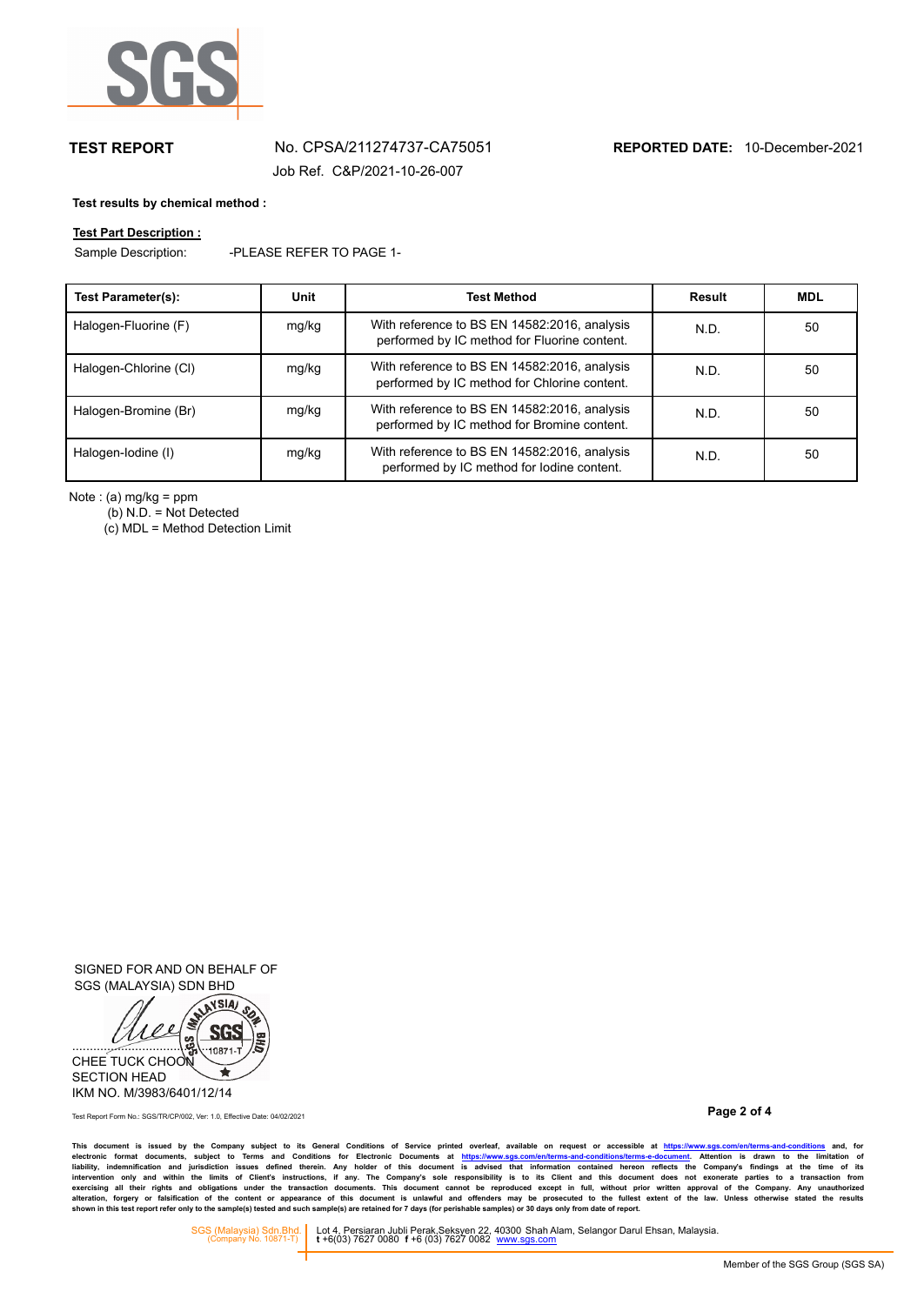

Job Ref. C&P/2021-10-26-007

**Test Part Description :**

Sample Description:

-PLEASE REFER TO PAGE 1-



SGS authenticate the photo on original report only

SIGNED FOR AND ON BEHALF OF SGS (MALAYSIA) SDN BHD



**Page 3 of 4** Test Report Form No.: SGS/TR/CP/002, Ver: 1.0, Effective Date: 04/02/2021

This document is issued by the Company subject to its General Conditions of Service printed overleaf, available on request or accessible at https://www.sg.s.com/en/terms-and-conditions and, for<br>electronic format documents,